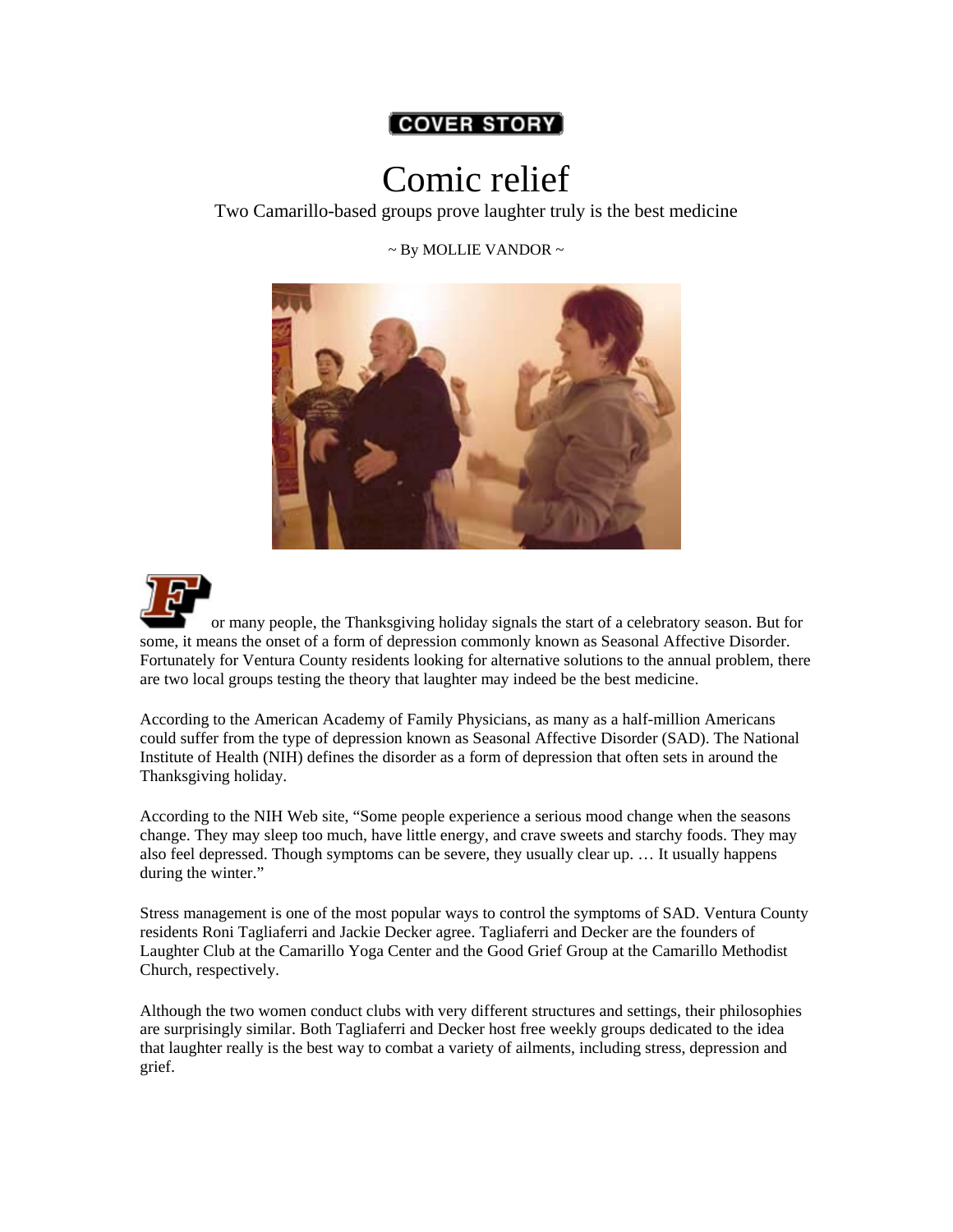"The reason why we laugh is that if we go through the motions, then the emotions will follow," Tagliaferri said. "There's no place to do this ordinarily. … You need to be able to go back to a kind of an innocent laughter. It relieves depression, it relieves anxiety, it relieves stress."

Decker said the Good Grief Group also operates according to the theory that laughter can help ease pain — particularly the pain of losing a loved one. She said the club started off in 2000 as a way for a group of widows from the same church to support each other in a more religious setting than the secular Good Grief Club offered at the Camarillo Hospice where they met.

"We meet once a week on Monday mornings to get together and talk and tell jokes and laugh, because several of us, years ago after our husbands died, had gone through bereavement at hospice," Decker said. "So we meet every Monday morning regardless of whatever. But sometimes there may be five or six of us, sometimes there are 23 or 25. And we just discuss, and everyone tells jokes. It helped us to laugh. … We meet to laugh."

Tagliaferri's Camarillo Laughter Club is much younger than the Good Grief Group, having started just a year ago. But Tagliaferri said the club already attracts up to 25 people from all over Ventura County to the club's 7:30 a.m. meetings every Saturday morning.

"The only limit is that I try to not have children coming in, because they can be distracting," Tagliaferri said. "I've had some high school students all the way through my oldest one, which is 90 years old. She's a regular. There is no age limit, so the kinds of things we do are not excessively vigorous or straining. It's simple stuff, like clapping your hands and going 'hip hip hooray' and lifting your arms in the air, interspersed with breathing exercises."

Tagliaferri became certified to teach Laughter Yoga — also known as Hayasa Yoga — after attending a class taught by School of Laughter Yoga founder Dr. Madhan Kataria.

According to Kataria's Web site, Hayasa Yoga was born 11 years ago when the doctor was writing a paper about the use of laughter as medicine and became inspired to combine yogic breathing exercises with the practice of learning to laugh more spontaneously.

Tagliaferri said her club combines the two in order to promote oxygenation, which she said has helped its members deal with depression, anger and stress, among other things.

"The yoga part is the breathing techniques that yoga uses, which makes your oxygenation happen more deeply," she said, "and then we combine that with exercises that are laugh exercises. The point of the process is to laugh without reason, without jokes. The reason we laugh without jokes is because we're laughing with our body. It's a body exercise, not a mental exercise. Anger is a very common reason people say they come into the class, and depression, and then they begin to release their pentup anger into a laughing place and they start to see things as funny that they didn't even see before. And those people who have serious problems — physically, they're fighting bone cancer or they're clinically depressed — these people come back and continue to grow in their sense of levity and they really lighten up. And it feels so good to just let it out in a really positive way, and that's something that I love to see."

The Good Grief Group also provides laughter-driven support for a wide variety of Ventura County residents, Decker said. The group is made up mostly of women between the ages of 60 and 90, but she said the 10:30 a.m. meetings attract a diverse group within that demographic.

"You do not have to be a member of the Methodist Church to join us, and we've had several other people come from different churches," Decker said. "We just laugh, and then if we have any